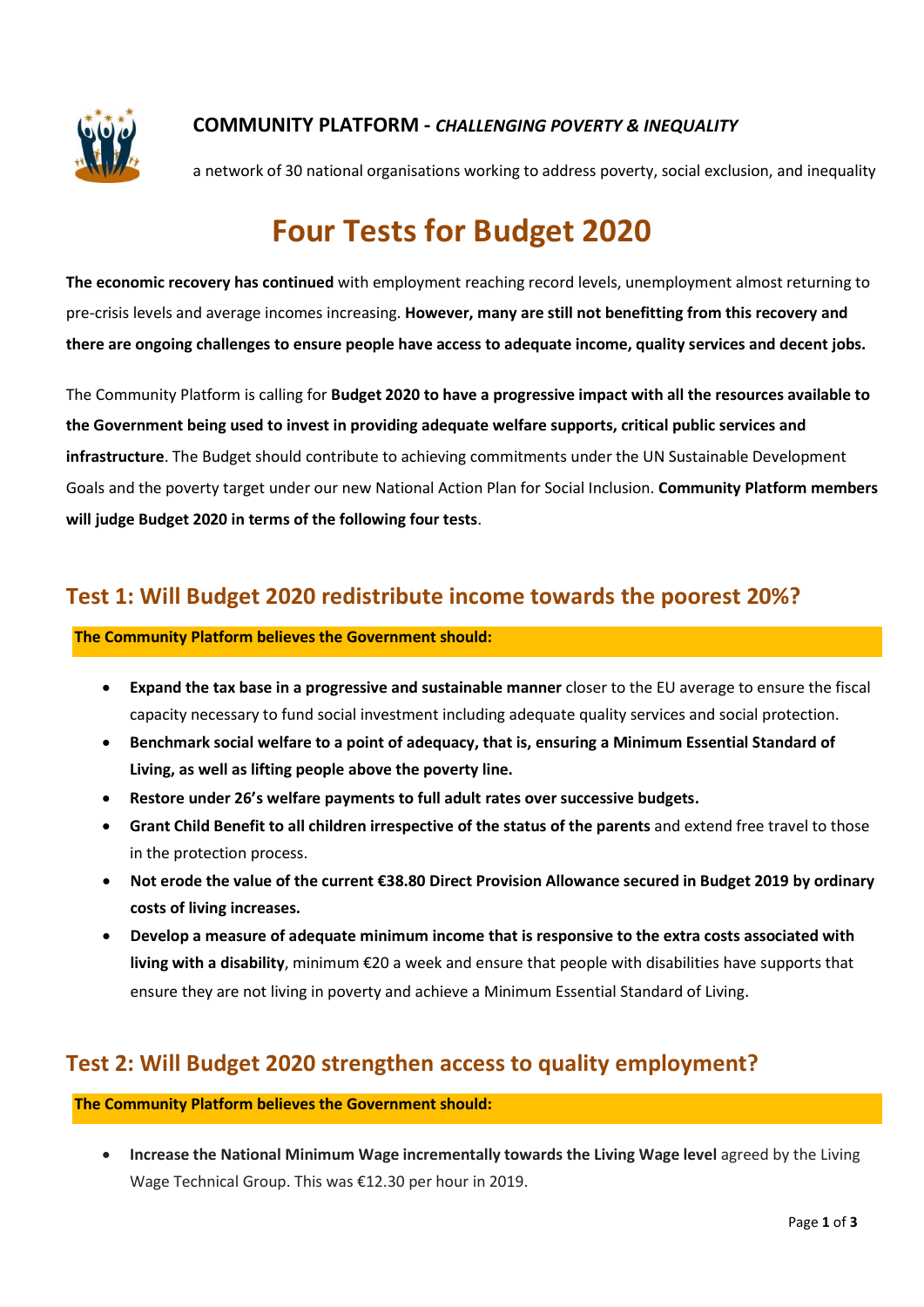- Introduce an individual right of four months paid parental leave that is non-transferable between partners and paid paternity leave to one month as per the proposed EU Directive on Work-Life Balance.
- Introduce an hours-based Social Welfare system and re-design the earnings disregard accordingly.
- Widen access to the Jobseekers Transitional Payment for qualified adults to enable access to quality part time education, training and employment opportunities as well as childcare and transport supports.
- Allow lone parents in employment whose children are aged between 7 and 14 to receive both the Jobseekers Transition Payment and Working Family Payment. Extend the cut off for the Jobseekers Transition Payment until their youngest child reaches the age of 18.
- Increase the value of the weekly earnings disregard for all lone parents receiving the One Parent Family Payment, Jobseekers Transitional Payment and Jobseekers Allowance to €165.62 to restore 2011 levels.
- Equalise the income thresholds for the Back to School Clothing and Footwear Allowance for one and two parent families.
- Address the anomaly by which lone parents in receipt of Rent Supplement and OFP/JST, who want to take up education or training, are not eligible for SUSI maintenance.
- Make 15 hours per week the threshold for the Working Family Payment, current threshold of 19 hours for this payment can be shared between two working adults in two-parent families, while one-parent families must reach this alone.
- Exclude the Working Family Payment from the income assessment for the Differential Rent Scheme across Local Authorities
- Implement the proposals in the report to Make Work Pay for People with Disabilities.

## Test 3: Will Budget 2020 restore and strengthen public services which are of particular importance to people on low income?

The Community Platform believes the Government should:

- Make long-term strategic investment in services and supports in order to address the barriers to higher labour market participation and achieving the Minimum Essential Standard of Living for those on lower incomes. For example, quality affordable childcare, housing, secure regular employment.
- Provide adequate funding in 2020 for the roll-out of the Sláintecare reforms.
- Guarantee a quality, flexible and relevant learning programme with a local education and training provider for adults with unmet literacy, numeracy and basic ICT needs and or less than a Leaving Certificate (QQI Level 4).
- Restore Social Insurance maternity benefit to pre-crisis levels and encourage employers to top up maternity benefit.
- Put in place measures to ensure no parent is worse off when transferring from the Community Childcare Subvention Scheme to the new National Childcare Scheme. To ensure equality of access, remove the link between principal economic status and eligibility for childcare subsidies.
- DEASP and DCYA must work together to ensure the National Childcare Scheme supports women to return to learning, training and work with a particular focus on the needs of lone parents.